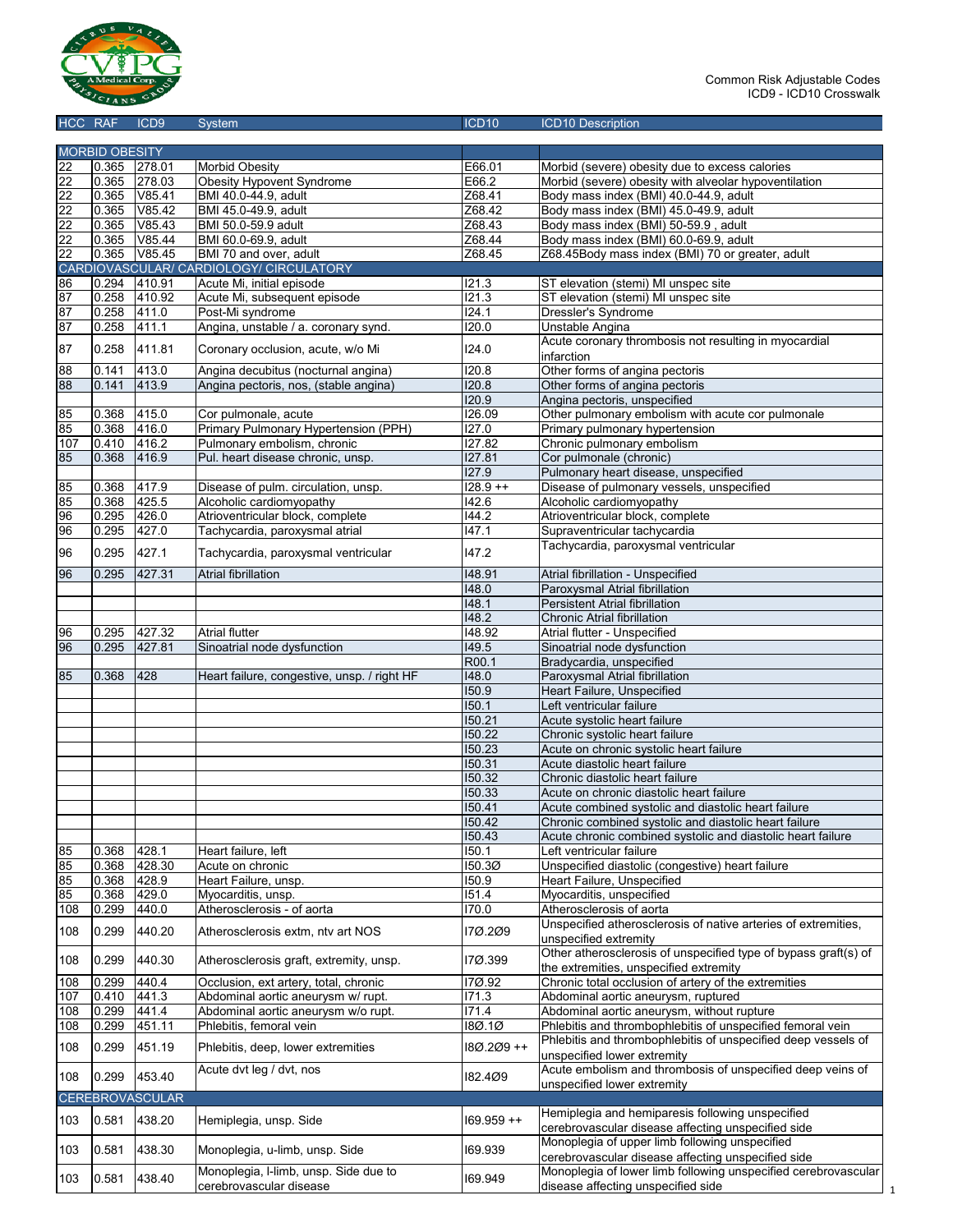

|     | $100$ $101$        | טשטו                                  | $O$ yotu $H$                              |               | <b>IOD TO DUSCIPION</b>                                          |
|-----|--------------------|---------------------------------------|-------------------------------------------|---------------|------------------------------------------------------------------|
|     |                    |                                       | COMPLICATIONS OF MED & SURG TRAUMA        |               |                                                                  |
|     |                    |                                       |                                           |               | Intestinal adhesions [bands] with obstruction (post procedural)  |
| 33  | 0.310              | 560.81                                | Intestinal adhesions, w/ obstruction      | K56.5         |                                                                  |
|     |                    |                                       |                                           |               | (post infection                                                  |
| 176 | 0.566              | 996.69                                | Infection, device / implant / graft, nos  | T85.79XA      | Infection and inflammatory reaction due to other internal        |
|     |                    |                                       |                                           |               | prosthetic devices, implants and grafts, initial encounter       |
| 176 | 0.566              | 996.2                                 | Ns device / implant / graft, unsp.        | T85.Ø9XA      | Other mechanical complication of ventricular intracranial        |
|     |                    |                                       |                                           |               | (communicating) shunt, initial encounter                         |
|     |                    |                                       |                                           | T85.19ØA      | Other mechanical complication of implanted electronic            |
|     |                    |                                       |                                           |               | neurostimulator (electrode) of brain, initial encounter          |
|     |                    |                                       |                                           | T85.192A      | Other mechanical complication of implanted electronic            |
|     |                    |                                       |                                           |               | neurostimulator (electrode) of spinal cord, initial encounter    |
|     |                    |                                       |                                           |               | Other mechanical complication of other implanted electronic      |
|     |                    |                                       |                                           | T85.199A      | stimulator of nervous system, initial encounter                  |
|     |                    |                                       |                                           |               | Other mechanical complication of other internal orthopedic       |
| 176 | 0.566              | 996.40                                | Orthopedic internal device / implant      | T84.498A      | devices, implants and grafts, initial encounter                  |
|     | <b>DERMATOLOGY</b> |                                       |                                           |               |                                                                  |
|     |                    |                                       |                                           |               | Non-pressure chronic ulcer of unspecified part of unspecified    |
| 161 | 0.536              | 707.1x                                | Ulcer(s), except pressure, by site        | L97.9Ø9       | lower leg with unspecified severity                              |
|     |                    |                                       |                                           |               | Non-pressure chronic ulcer of unspecified thigh with             |
|     |                    |                                       |                                           | L97.1Ø9       |                                                                  |
|     |                    |                                       |                                           |               | unspecified severity                                             |
|     |                    |                                       |                                           | L97.2Ø9       | Non-pressure chronic ulcer of unspecified calf with unspecified  |
|     |                    |                                       |                                           |               | severity                                                         |
|     |                    |                                       |                                           | L97.309       | Non-pressure chronic ulcer of unspecified ankle with             |
|     |                    |                                       |                                           |               | unspecified severity                                             |
|     |                    |                                       |                                           | L97.4Ø9       | Non-pressure chronic ulcer of unspecified heel and midfoot       |
|     |                    |                                       |                                           |               | with unspecified severity                                        |
|     |                    |                                       |                                           |               | Non-pressure chronic ulcer of other part of unspecified foot     |
|     |                    |                                       |                                           | L97.5Ø9       | with unspecified severity                                        |
| 149 | 0.476              | 707.0x                                | <b>Pressure Ulcer</b>                     | L89.ØØ9 ++    | Pressure ulcer of unspecified elbow, unspecified stage           |
|     |                    |                                       |                                           | $L89.119++$   | Pressure ulcer of right upper back, unspecified stage            |
|     |                    |                                       |                                           | $L89.129 + +$ | Pressure ulcer of left upper back, unspecified stage             |
|     |                    |                                       |                                           | L89.139 ++    | Pressure ulcer of right lower back, unspecified stage            |
|     |                    |                                       |                                           | $L89.149++$   | Pressure ulcer of left lower back, unspecified stage             |
|     |                    |                                       |                                           | $L89.159++$   | Pressure ulcer of sacral region, unspecified stage               |
|     |                    |                                       |                                           | L89.2Ø9 ++    | Pressure ulcer of unspecified hip, unspecified stage             |
|     |                    |                                       |                                           |               |                                                                  |
|     |                    |                                       |                                           | L89.3Ø9 ++    | Pressure ulcer of unspecified buttock, unspecified stage         |
|     |                    |                                       |                                           | L89.5Ø9 ++    | Pressure ulcer of unspecified ankle, unspecified stage           |
|     |                    |                                       |                                           | L89.6Ø9++     | Pressure heel of unspecified ankle, unspecified stage            |
|     |                    |                                       |                                           | L89.819 ++    | Pressure ulcer of head, unspecified stage                        |
|     | <b>DIGESTIVE</b>   |                                       |                                           |               |                                                                  |
| 35  | 0.302              | 555.0                                 | Enteritis, regional, small intestine      | K5Ø.ØØ        | Crohn's disease of small intestine without complications         |
| 35  | 0.302              | 555.9                                 | Crohn's disease, nos                      | K5Ø.9Ø        | Crohn's disease, unspecified, without complications              |
| 33  | 0.310              | 560.30                                | Intestinal impaction, unsp.               | K56.49        | Impaction of intestine                                           |
| 33  | 0.310              | 560.32                                | Fecal impaction                           | K56.41        | Fecal impaction                                                  |
| 33  | 0.310              | 560.9                                 | Intestinal obstruction, unsp.             | K56.6Ø ++     | Unspecified intestinal obstruction                               |
| 188 | 0.351              | 569.60                                | Colostomy / enterostomy comp, nos         | K94.ØØ ++     | Colostomy complication, unspecified                              |
|     |                    |                                       |                                           | K94.1Ø        | Enterostomy complication, unspecified                            |
| 29  | 0.251              | 571.40                                | Hepatitis chronic, unsp.                  | K73.9         | Chronic hepatitis, unspecified                                   |
| 28  | 0.399              | 571.2                                 | Cirrhosis, alcoholic                      | K7Ø.3Ø        | Alcoholic cirrhosis of liver without ascites                     |
| 28  | 0.399              | 571.5                                 | Cirrhosis of liver w/o mention of alcohol | K74.Ø         | Hepatic fibrosis                                                 |
|     |                    |                                       |                                           | $K74.60 + +$  |                                                                  |
|     |                    |                                       |                                           |               | Unspecified cirrhosis of liver<br>Other cirrhosis of liver       |
|     |                    |                                       |                                           | K74.69        |                                                                  |
| 32  | 0.362              | 577.0                                 | Pancreatitis, acute                       | K85.9         | Acute pancreatitis, unspecified                                  |
|     |                    |                                       |                                           | K86.1         | Other Chronic pancreatitis                                       |
| 33  | 0.310              | 531.6x                                | Gastric, chr. or unsp. w/ hem. & perf.    | K25.6         | Chronic or unspecified gastric ulcer with both hemorrhage and    |
|     |                    |                                       |                                           |               | perforation                                                      |
| 33  | 0.310              | 531.x                                 | Gastric, chr. or unsp. w/ perf.           | K25.5         | Chronic or unspecified gastric ulcer with perforation            |
|     |                    |                                       |                                           |               | Chronic or unspecified peptic ulcer, site unspecified, with both |
| 33  | 0.310              | 533.6x                                | Peptic, chr. or unsp. w/ hem. & perf.     | K27.6         | hemorrhage and perforation                                       |
|     |                    |                                       |                                           |               | Chronic or unspecified peptic ulcer, site unspecified, with      |
| 33  | 0.310              | 533.5x                                | Peptic, chr. or unsp. w/ perf.            | K27.5         | perforation                                                      |
| 33  | 0.310              | 569.83                                | Perforation of intestine                  | K63.1         | Perforation of intestine (nontraumatic)                          |
| 33  | 0.310              | 567.9                                 | Peritonitis, unsp.                        | K65.9         | Peritonitis, unspecified                                         |
| 35  | 0.302              |                                       |                                           |               |                                                                  |
|     |                    | 556.9<br><b>GENITOURINARY DISEASE</b> | Ulcerative colitis, unsp.                 | K51.9Ø        | Ulcerative colitis, unspecified, without complications           |
|     |                    |                                       |                                           |               |                                                                  |
| 137 | 0.224              | 585.4*                                | CKD, stage IV                             | N18.4         | Chronic kidney disease, stage 4 (severe)                         |
| 136 | 0.224              | 585.5*                                | CKD, stage V                              | N18.5         | Chronic kidney disease, stage 5                                  |
| 136 | 0.224              | 585.6*                                | CKD, ESRD                                 | N18.6         | End stage renal disease                                          |
| 136 | 0.224              | 403.01                                | Mal. Hypertensive CKD stage V or ESRD     | 112.Ø         | Hypertensive chronic kidney disease with stage 5 chronic         |
|     |                    |                                       |                                           |               | kidney disease or end stage renal disease                        |
| 136 | 0.224              | 403.91                                | Ben. Hypertensive CKD stage V or ESRD     | 112.Ø         | Hypertensive chronic kidney disease with stage 5 chronic         |
|     |                    |                                       |                                           |               | kidney disease or end stage renal disease                        |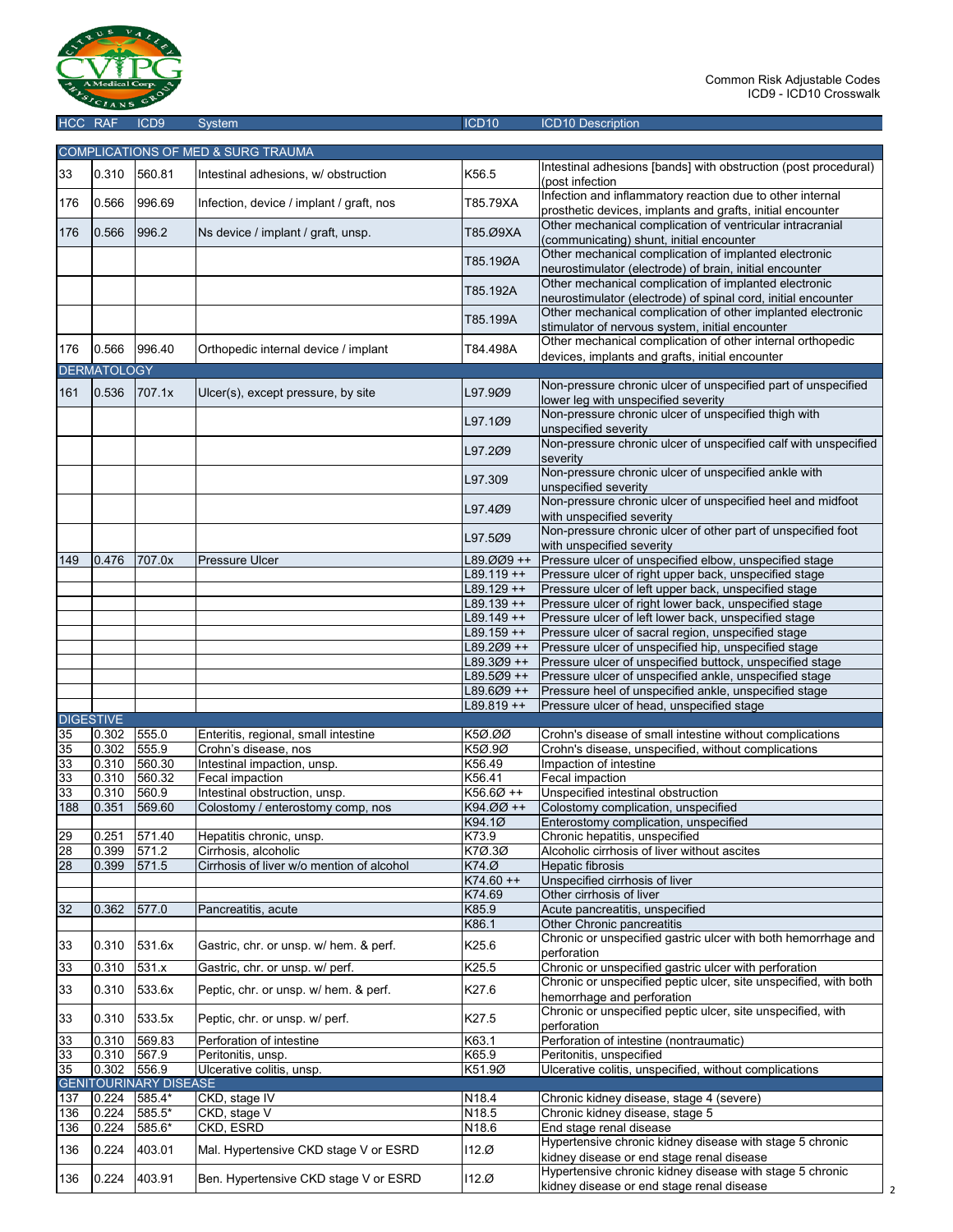

| HCC RAF |                  | ICD <sub>9</sub>          | <b>System</b>                                                        | ICD <sub>10</sub>                | <b>ICD10 Description</b>                                                                                                                                         |
|---------|------------------|---------------------------|----------------------------------------------------------------------|----------------------------------|------------------------------------------------------------------------------------------------------------------------------------------------------------------|
| 135     | 0.476            | 584.9                     | Kidney failure, acute, unsp.                                         | N17.9                            | Acute kidney failure, unspecified                                                                                                                                |
|         |                  |                           |                                                                      |                                  | Hypertensive chronic kidney disease with stage 5 chronic                                                                                                         |
| 136     | 0.224            | 403.91                    | Hypertensive CKD, unsp., w/ CKD                                      | 112.Ø                            | kidney disease or end stage renal disease                                                                                                                        |
| 85      | 0.368            | 404.91                    | Hypertensive heart, unsp., &                                         | 113.Ø                            | Hypertensive heart and chronic kidney disease with heart<br>failure and stage 1 through stage 4 chronic kidney disease, or<br>unspecified chronic kidney disease |
| 136     | 0.346            | 404.93                    | Hypertensive heart, unsp.,                                           | 113.2                            | Hypertensive heart and chronic kidney disease with heart<br>failure and with stage 5 chronic kidney disease, or end stage<br>renal disease                       |
| 136     | 0.224            | 404.92                    | Hypertensive heart, unsp., & CKD, w/o HF & w/<br>CKD stage V or ESRD | 113.11                           | Hypertensive heart and chronic kidney disease without heart<br>failure, with stage 5 chronic kidney disease, or end stage renal<br>disease                       |
| 85      | 0.368            | 402.91                    | Hypertensive heart disease, unsp., w/ HF                             | 111.0                            | Hypertensive heart disease with heart failure                                                                                                                    |
| 85      | 0.368            | 402.90                    | Hypertensive heart disease, unsp., w/o HF                            | 111.9                            | Hypertensive heart disease without heart failure                                                                                                                 |
|         |                  | <b>INFECTIOUS DISEASE</b> |                                                                      |                                  |                                                                                                                                                                  |
| 1       | 0.470            | 042*                      | HIV + *Assign addtl code(s) if applicable:                           | <b>B2Ø</b>                       | Human immunodeficiency virus [HIV] disease                                                                                                                       |
| 6       | 0.440            | 078.5                     | Cytomegalovirus                                                      | B <sub>25.9</sub>                | Cytomegaloviral disease, unspecified                                                                                                                             |
| 10      | 0.672            | 176.9                     | Kaposi's sarcoma, unsp.<br>Pneumocystis carinii pneumonia            | $\overline{C46.9}$<br><b>B59</b> | Kaposi's sarcoma, unspecified                                                                                                                                    |
| 6       | 0.440            | 136.3                     |                                                                      |                                  | Pneumocystis<br>Asymptomatic human immunodeficiency virus [HIV] infection                                                                                        |
| 1       | 0.470            | V08                       | HIV asymptomatic                                                     | Z21                              | status                                                                                                                                                           |
|         |                  | <b>MUSCULOSKELETAL</b>    |                                                                      |                                  |                                                                                                                                                                  |
| 40      | 0.374            | 714                       | Arthritis, rheumatoid                                                | M06.9                            | Rheumatoid arthritis, unspecified ++                                                                                                                             |
| 170     | 0.446            | 733.14                    | FX femur neck, pathologic                                            | M84.459A                         | Pathological fracture, hip, unspecified, initial encounter for<br>fracture                                                                                       |
| 170     | 0.446            | 733.15                    | FX femur, other spec part, pathologic                                | M84.453A                         | Pathological fracture, unspecified femur, initial encounter for<br>fracture                                                                                      |
| 170     | 0.446            | 821.00                    | FX femur, unsp., closed                                              | S72.9ØXA<br>$^{++}$              | Unspecified fracture of unspecified femur, initial encounter for<br>closed fracture                                                                              |
| 170     | 0.446            | 820.8                     | FX hip, NOS, closed                                                  | S72.009A<br>$^{++}$              | Fracture of unspecified part of neck of unspecified femur, initial<br>encounter for closed fracture                                                              |
| 16      | 0.497            | 733.13                    | Pathologic fracture of vertebrae                                     | M48.5ØXA                         | Collapsed vertebra, not elsewhere classified, site unspecified,<br>initial encounter for fracture                                                                |
|         |                  |                           |                                                                      | M8Ø.Ø8XA                         | Age-related osteoporosis with current pathological fracture,<br>vertebra(e), initial encounter for fracture                                                      |
|         |                  |                           |                                                                      | M84.48XA                         | Pathological fracture, other site, initial encounter for fracture                                                                                                |
|         |                  |                           |                                                                      | M84.68XA                         | Pathological fracture in other disease, other site, initial<br>encounter for fracture                                                                            |
| 39      | 0.498            | 733.40                    | Necrosis of bone, aseptic, site unsp.                                | M87.ØØ                           | Idiopathic aseptic necrosis of unspecified bone                                                                                                                  |
| 39      | 0.498            | 730.00                    | Osteomyelitis, acute, site unsp.                                     | M86.1Ø                           | Other acute osteomyelitis, unspecified site                                                                                                                      |
|         |                  | 353.6                     |                                                                      | M86.2Ø<br>G54.6                  | Subacute osteomyelitis, unspecified site<br>Phantom limb syndrome with pain                                                                                      |
| 189     | 0.779            |                           | Phantom limb syndrome                                                | G54.7                            | Phantom limb syndrome without pain                                                                                                                               |
| 40      | 0.374            | 720.0                     | Ankylosing spondylitis                                               | M45.9                            | Ankylosing spondylitis of unspecified sites in spine                                                                                                             |
| 40      | 0.374            | 720.1                     | Spinal enthesopathy                                                  | M46.ØØ                           | Spinal enthesopathy, site unspecified                                                                                                                            |
| 40      | 0.374            | 725                       | Polymyalgia rheumatica                                               | M35.3                            | Polymyalgia rheumatica                                                                                                                                           |
|         | <b>NEUROLOGY</b> |                           |                                                                      |                                  |                                                                                                                                                                  |
| 49      | 0.284            | 345.90                    | Epilepsy, unsp.                                                      | G4Ø.9Ø1                          | Epilepsy, unspecified, not intractable, with status epilepticus                                                                                                  |
|         |                  |                           |                                                                      | G4Ø.9Ø9                          | Epilepsy, unspecified, not intractable, without status epilepticus                                                                                               |
| 78      | 0.691            | 332.0                     | Parkinson's disease                                                  | G <sub>2</sub> Ø                 | Parkinson's disease                                                                                                                                              |
| 18      | 0.368            | 357.2                     | Polyneuropathy In Diabetes                                           | EØ8.42                           | Diabetes mellitus due to underlying condition with diabetic<br>polyneuropathy                                                                                    |
|         |                  |                           |                                                                      | EØ9.42                           | Drug or chemical induced diabetes mellitus with neurological<br>complications with diabetic polyneuropathy                                                       |
|         |                  |                           |                                                                      | E1Ø.42                           | Type 1 diabetes mellitus with diabetic polyneuropathy                                                                                                            |
|         |                  |                           |                                                                      | E11.42<br>E13.42                 | Type 2 diabetes mellitus with diabetic polyneuropathy<br>Other specified diabetes mellitus with diabetic polyneuropathy                                          |
|         | <b>ONCOLOGY</b>  |                           |                                                                      |                                  |                                                                                                                                                                  |
|         |                  |                           |                                                                      |                                  | Malignant neoplasm of unspecified part of unspecified                                                                                                            |
| 9       | 0.973            | 162.9                     | Malig neo lung, unsp.                                                | $C34.9Ø ++$                      | bronchus or lung                                                                                                                                                 |
| 11      | 0.317            | 153.9                     | Malig neo colon, unsp.                                               | C18.9                            | Malignant neoplasm of colon, unspecified                                                                                                                         |
| 12      | 0.154            | 174.9                     | Malig neo breast, unsp.                                              | C5Ø.919++                        | Malignant neoplasm of unspecified site of unspecified female<br>breast                                                                                           |
| 12      | 0.154            | 179                       | Malig neo uterus                                                     | C <sub>55</sub>                  | Malignant neoplasm of uterus, part unspecified                                                                                                                   |
| 11      | 0.317            | 180.9                     | Malig neo cervix, unsp.                                              | C53.9                            | Malignant neoplasm of cervix uteri, unspecified                                                                                                                  |
| 10      | 0.672            | 183.0                     | Malig neo ovary                                                      | $C56.9++$                        | Malignant neoplasm of unspecified ovary                                                                                                                          |
| 11      | 0.317            | 184.0                     | Malig neo, vagina                                                    | C52                              | Malignant neoplasm of vagina                                                                                                                                     |
| 12      | 0.154            | 185                       | Malig neo prostate                                                   | C61                              | Malignant neoplasm of prostate                                                                                                                                   |

8 12.484 198.5 Malig neo bone, secondary 1988 C79.51 Secondary malignant neoplasm of bone